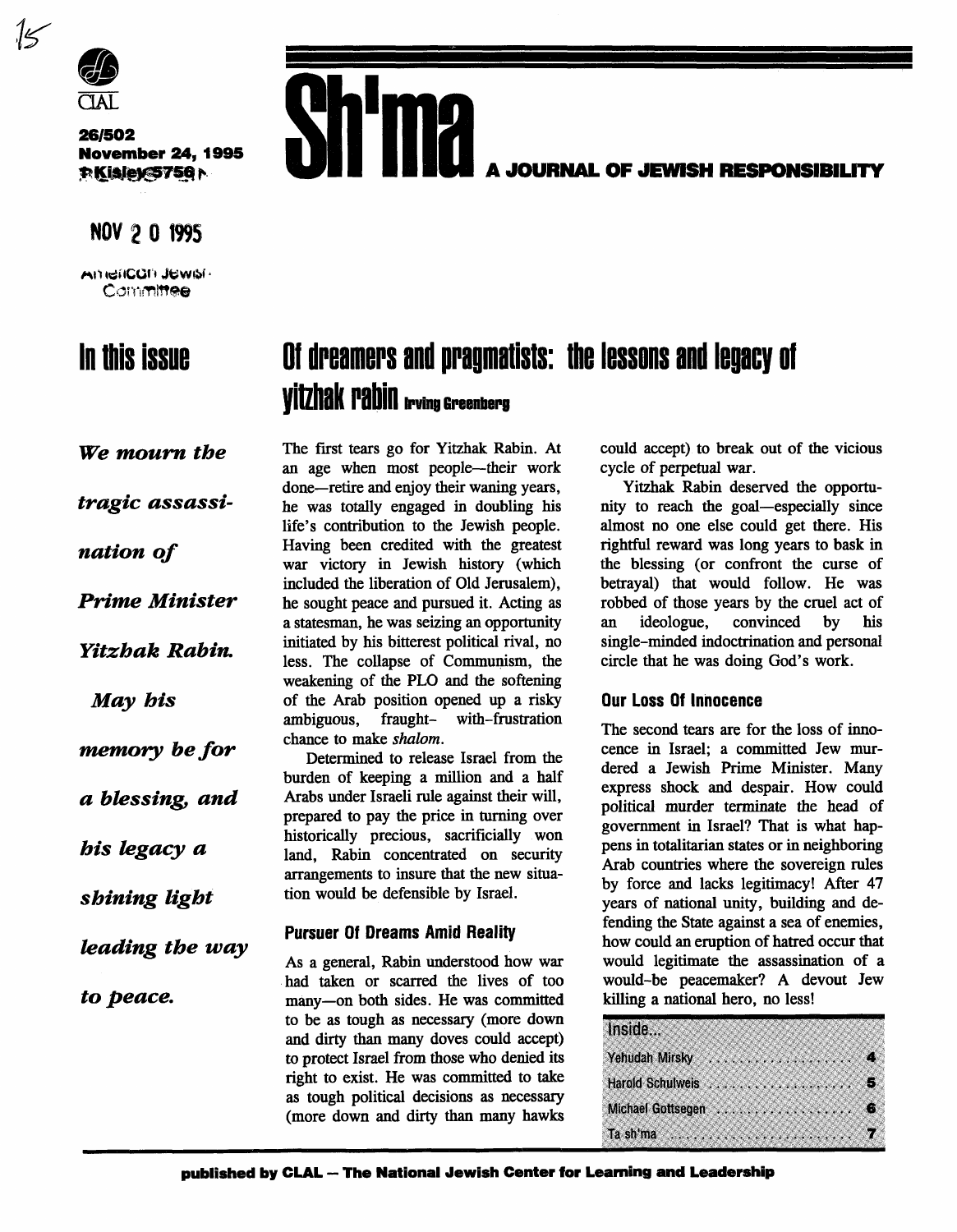The answer is: It can happen here. No democracy is exempt from the risks of destructive behavior, especially in time of high social conflict and tension. Every Ameri*can* President elected in the 20 year intervals from 1860 to 1980 was shot or died in office; **six** of the seven were shot. It is fallacious—indeed covertly racist or chauvinist-to believe that Jews are genetically incapable of such vile, violent behavior. The classic Jewish tradition portrays the Jews to be like other people--only more so.

Fifty years ago, the Jewish people decided that there is no moral alternative to assuming power. It takes power to establish a just society-as a **step** toward *tikkun olam*  and the triumph of life. Powerlessness makes greater evils unavoidable. Therefore, our historic **task** is to create, *all*  together, an ethic of Jewish power that works in the real world, the world of power which we now inhabit. If Jews rise to the occasion, we will create an ethic that is faithful to the best of our memories, one which is a worthy model for us and can serve as a "light to the nations."

#### **Rabin And The Ethic Of Jewish Power**

This is what Yitzhak Rabin was doing **all** his life. When the record of the *halakhah* (code) of Jewish power is written, it will reveal that Israel's generals—and Rabin in particular-were the greatest *poskim* (decisors) in its history. Using scraps of memory, they forged this distinctive ethic of Jewish power almost from scratch, in the crucible of the 20th century-the greatest age of Jewish power (and powerlessness).

The principles of the emerging Jewish ethic can be summarized briefly:

1) For the sake of life and *tikkun olam,* the assumption of power is mandatory. Powerlessness is a **sin,** an invitation to evil to triumph.

2) Power must be exercised in the real world-a flawed reality in which vested interests, entrenched evil and human error all play a role. Power links ultimate ends (the triumph of life and *tikkun olam*) with proximate means in a continual process. **On** balance, ethical use of power means maximizing possible good (and life) and minimizing possible evil (and death).

3) Jewish power is never self-validating or absolute. That would be idolatry. Therefore, power must be limited, guided and judged.

**4)** Given what cannot be changed, given the evil that cannot be avoided, there is still an ideal way of exercising power. Therefore, there can be no one decisive moral policy, only an endless series of judgments in specific .................................................................................................

**IRVING GREENBERG is President of CLAL-The National Jewish Center for Learning and Leadership and a** *Wma* **Senior Editor. This piece is**  excerpted from a forthcoming monograph to be published by CLAL.

situations, reconciling conflicting claims and shifting facts.

*5)* In an imperfect world, there will be inescapable evil or bad side effects in all use of power. Therefore, to take on power is to take on guilt. Those who care, take on guilt. Those who refuse to act are morally irresponsible; in their hands, the ideal becomes the enemy of the possible good. They are less moral-and self-righteous to boot.

6) To be Jewish is to be committed to strive for a higher standard of behavior. That goal is worth taking risks for-but excessive risks are reckless and immoral.

7) Perfection is impossible but a people achieving consistently a *5* to 10 percent higher standard is being faithful to its Jewishness. **This** constitutes being "a light unto the nations."

To Rabin, the distinctive ethic of Jewish power meant taking a measured risk for peace. He drew the conclu-

| <b>Sh'ina</b> a journal of Jewish Responsibility<br>Senior Editors Eugene B. Borowitz, Irving Greenberg,<br>Harold M. Schulweis<br><b>Editor</b> Nina Beth Cardin<br><b>Administrator/Production</b> Bambi Marcus<br>Contributing Editors Michael Berenbaum, David Biale, Elliot N.<br>Dorff, Arnold Eisen, David Ellenson, Leonard Fein, Barry<br>Freundel, Rela M. Geffen, Neil Gillman, Joanne Greenberg,<br>Lawrence Hoffman, Paula Hyman, Deborah Dash Moore, David                                                                                                                                                                                                 |
|--------------------------------------------------------------------------------------------------------------------------------------------------------------------------------------------------------------------------------------------------------------------------------------------------------------------------------------------------------------------------------------------------------------------------------------------------------------------------------------------------------------------------------------------------------------------------------------------------------------------------------------------------------------------------|
| Novak, Riv-Ellen Prell, Ellen Umansky, Elie Wiesel, Arnold<br>Jacob Wolf, Walter Wurzburger, Michael Wyschogrod<br><b>Founding Editor Eugene B. Borowitz</b>                                                                                                                                                                                                                                                                                                                                                                                                                                                                                                             |
| Sh'ma a journal of jewish responsibility welcomes articles from diverse<br>points of view. Hence, the opinions expressed do not necessarily reflect<br>those of the editors. Donations to Sh'ma a journal of jewish responsibility<br>are tax-deductible. Sh'ma a journal of jewish responsibility is available in<br>microform from University Microfilms Internat'l., Ann Arbor, MI.                                                                                                                                                                                                                                                                                   |
| Book reviews are by Eugene B. Borowitz.                                                                                                                                                                                                                                                                                                                                                                                                                                                                                                                                                                                                                                  |
| Address all correspondence, subscriptions and change of address notices<br>to Sh'ma a journal of jewish responsibility, c/o CLAL, 99 Park Avenue, Suite<br>S-300, New York, NY 10016. Telephone: 212-867-8888; FAX: 212-867-8853,                                                                                                                                                                                                                                                                                                                                                                                                                                        |
| Sh'ma a journal of jewish responsibility (ISSN 0049-0385) is published<br>bi-weekly except June, July and August, by CLAL, 99 Park Avenue, Suite<br>C-300, New York, NY 10016. Second-class postage paid at New York,<br>NY. Subscriptions: \$29 for two years in U.S.; \$18 for one year; \$21 a year<br>overseas; \$35 for two years overseas; bulk subscriptions of 10 or more to<br>one address, \$9 per subscription; retired or handicapped persons of<br>restricted means may subscribe for one year at half price. POSTMASTER:<br>Send address changes to Sh'ma a journal of jewish responsibility, c/o<br>CLAL, 99 Park Avenue, S-300, New York, NY 10016-1599. |
| Sh'ma Online, an interactive discussion group, is available through any<br>online service which can exchange with the Internet, such as CompuServe,<br>GEnie, Prodigy, America Online, MCIMail, ATTMail or Delphi. To join, send<br>a one-line message to: listproc@shamash.nysernet.org saying:<br>subscribe shma your full name. Messages to Sh'ma Online can then<br>be sent to: shma@shamash.nysernet.org                                                                                                                                                                                                                                                            |
| Copyright <sup>®</sup> 1995 by CLAL<br>November 24, 1995                                                                                                                                                                                                                                                                                                                                                                                                                                                                                                                                                                                                                 |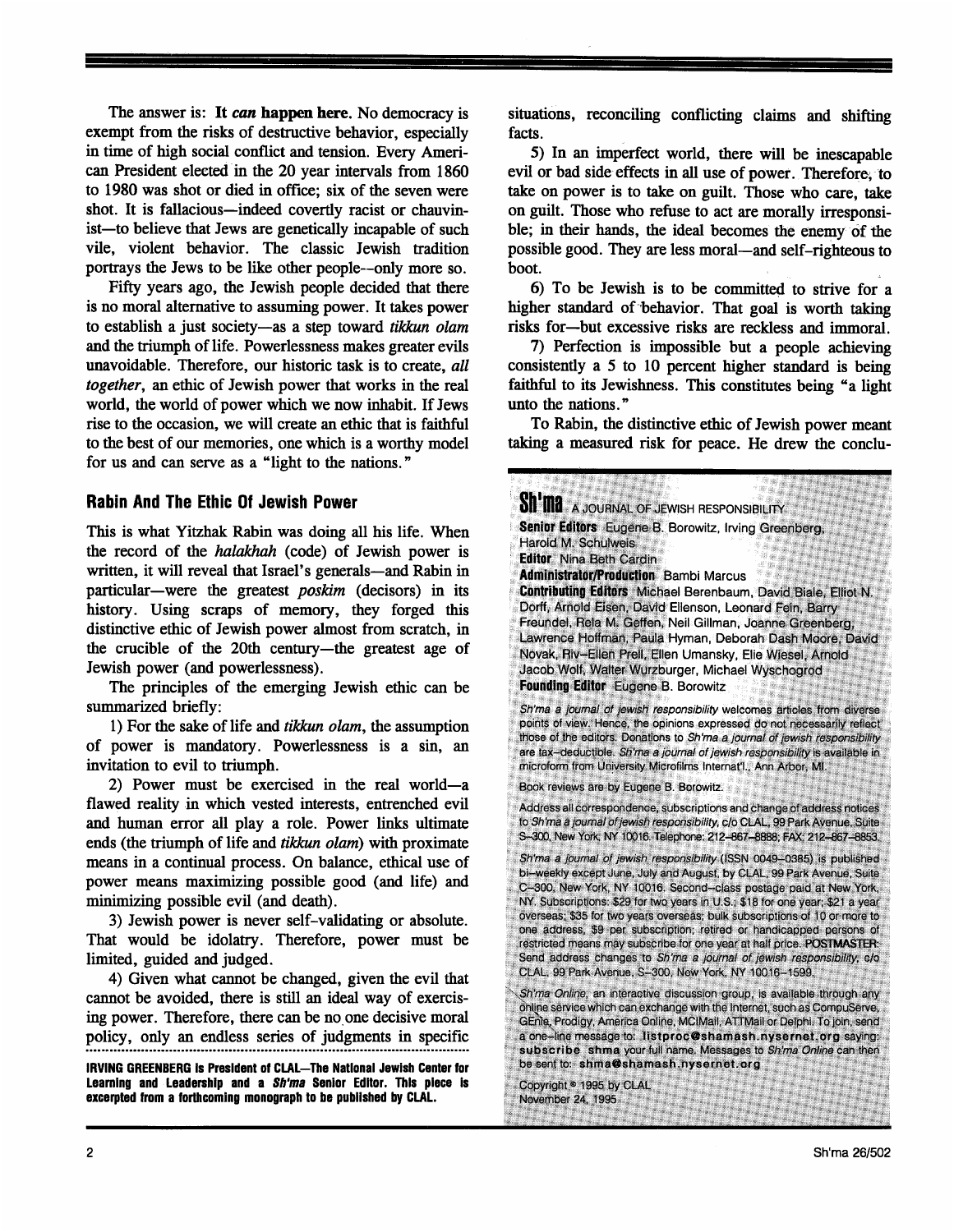sions: narrowing the margins *of* military security but strengthening the shield of international acceptance. Sacrificing even sacred land to save lives and out of respect for the Arab presence. In Rabin's view, being Jewish meant a commitment to build a better life in this world. Therefore, of the competing models for Israel's future, he proposed to reject a stress on creating the kingdom of heaven to move to a focus on the business of life, for Jews and Arabs alike.

By contrast, the right has been arguing that it upholds the banner of Jewish exceptionalism. The religious right has charged that in trading land for peace, the left is giving away too quickly the fruit of settler *chalutziut*  (pioneering) because the left wants to become 'normal,' 'like all the other nations. ' Opponents fear that peace will be followed by the triumph of consumerism and a surge in assimilation. There is some truth in these concerns. But these truths have been drowned in the torrent of anger unleashed in their unrestrained opposition. This loss of control stems from the delegitimation of viewpoints opposing theirs-a direct result of the denial of pluralism on the extreme right.

#### **What Went Wrong**

Sooner or later, Israel was bound to have **an** issue on which fundamental national interests were in conflict. It was entirely appropriate that **this** conflict be over the peace process. The survival risks-if the Arabs prove untrustworthy-are real. The moral risks if Israel is corrupted-or split by exercising control over unwilling Palestinians-are equally real. The inevitable removal of settlers is a high and painful cost; it is understandably opposed strongly by those whose lives are uprooted. However, it was not appropriate that the conflict turn vituperative and alienated. Driven by increasingly self-referential political discourse which dismissed the claims of the other side, galvanized by vivid clashing memories, reinforced by religious norms and growing social segregation, the two sides increasingly shifted from *disagreement* to *delegitimution.* The political process began to founder when this key difference was overridden. The ethical principle is clear: **disagreement, yes; delegitimation, no.** 

This principle must be underscored, analyzed, taught; it is the fundamental principle of pluralism. Failure to grasp its meaning is polarizing the Jewish people in Diaspora **as** well as Israel.

The right must take responsibility for starting down the path of increasingly inflammatory rhetoric which weakened the norms of civil behavior. This incitement provides the context in which loners act out the violent impulses of society; Furthermore, certain rabbis taught Yigal *Amir* that the peace process is equivalent to declaring open season on Jewish blood. They taught Yigal *Amir* that giving up Israel's land to Gentiles is forbidden and that God's instructions overrule human norms. And the rabbis who ruled that government decisions to yield territories are not to be obeyed must hold themselves responsible for their share in creating an atmosphere for extra-legal behavior.

Yet, it will not do to put all the blame on the right; the left must repent for its sins. The settlers were demonized **as** if they were all Baruch Goldsteins waiting to strike. Assume that the settlements are a major security burden. **Was** there no one on the left to say that although settlements must go, the pioneering spirit that led many to the West Bank should be honored? After all, many settlers went there in response to the government's encouragement. By all means campaign, telling the public that the settlements are an obstacle to peace. But why was there silence, if not scorn, for the deep religious roots of Judea and Samaria? Why was there no affirmation of the sense of loss, no empathy for the pain in giving up Hebron? The left should look at itself in the **mirror** and ask: What did we contribute to the breakdown of political dialogue? Why did we contribute to the atmosphere of violent, delegitimating language that bore such bitter fruit?

I do not equate the left and the right; the right must bear the heavier burden of guilt. The beginning of wisdom in a democracy is that no matter how frustrated you are or how opposed to national policy, you do not deny the legitimacy of the system. Any resort to violence (or murder) is totally beyond the pale. The extreme right violated this principle and the right/religious did not curb them enough.

#### **What Is To Be Done**

It would be dangerous to focus on **unity** as a way of papering over the conflict. Many are quoting the famous talmudic dictum that the Second Temple (and Second Commonwealth) was destroyed by *sinat hinam* (unjustified hatred). Some cite Rabbi **Kook's** magnificent corollary that the only cure for *sinat hinam* is *ahavat chinam* (unjustified love). But the greater danger is 'justified' hatred-the rejection that grows out of the conflict over evacuating territory or clashing religious values; eventually that urgency will again sweep aside well meant general pledges of love. In response to these contradictions, we need to articulate and rekindle 'justified' love-the regard that comes from active political exchange and shared ways of living.